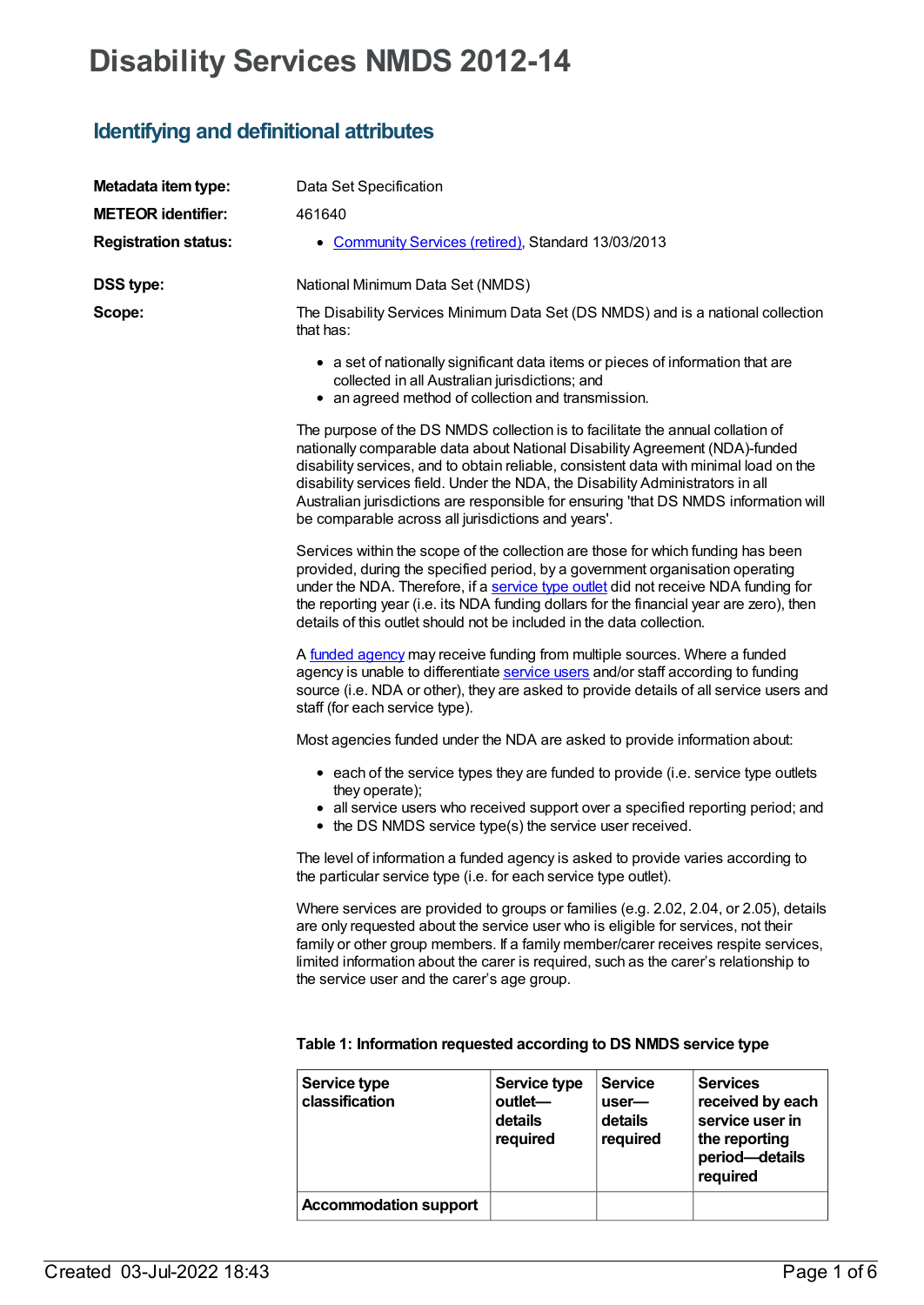| 1.01 Large<br>residential/institution (>20<br>people)-24 hour care  | All | All                                                                                        | All (except for data<br>items on hours<br>received-items<br>$17e-f$                  |
|---------------------------------------------------------------------|-----|--------------------------------------------------------------------------------------------|--------------------------------------------------------------------------------------|
| 1.02 Small<br>residential/institution (7-20<br>people)-24 hour care | All | All                                                                                        | All (except for data<br>items on hours<br>received-items<br>$17e-f$                  |
| 1.03 Hostels-generally not<br>24 hour care                          | AII | All                                                                                        | All (except for data<br>items on hours<br>received-items<br>$17e-f$                  |
| 1.04 Group homes $(< 7$<br>people)                                  | All | All                                                                                        | All (except for data<br>items on hours<br>received-items<br>$17e-f$                  |
| 1.05 Attendant<br>care/personal care                                | All | All                                                                                        | All                                                                                  |
| 1.06 ln-home<br>accommodation support                               | AII | All                                                                                        | All                                                                                  |
| 1.07 Alternative family<br>placement                                | All | All                                                                                        | All                                                                                  |
| 1.08 Other accommodation<br>support                                 | AII | All                                                                                        | All (except for data<br>items on hours<br>received-items<br>17e–f)                   |
| <b>Community support</b>                                            |     |                                                                                            |                                                                                      |
| 2.01 Therapy support for<br>individuals                             | All | All                                                                                        | All (except for data<br>items on hours<br>received-items<br>$17e-f$                  |
| 2.02 Early childhood<br>intervention                                | All | AII                                                                                        | All (except for data<br>items on hours<br>received-items<br>$17e-f$                  |
| 2.03 Behaviour/specialist<br>intervention                           | All | All                                                                                        | All (except for data<br>items on hours<br>received-items<br>$17e-f$                  |
| 2.04 Counselling<br>(individual/family/group)                       | All | All                                                                                        | All (except for data<br>items on hours<br>received-items<br>17e–f)                   |
| 2.05 Regional resource and<br>support teams                         | All | All                                                                                        | All (except for data<br>items on hours<br>received-items<br>17e–f)                   |
| 2.06 Case management,<br>local coordination and<br>development      | All | All (except<br>for<br>community<br>development<br>activity within<br>this service<br>type) | All (except for<br>community<br>development<br>activity within this<br>service type) |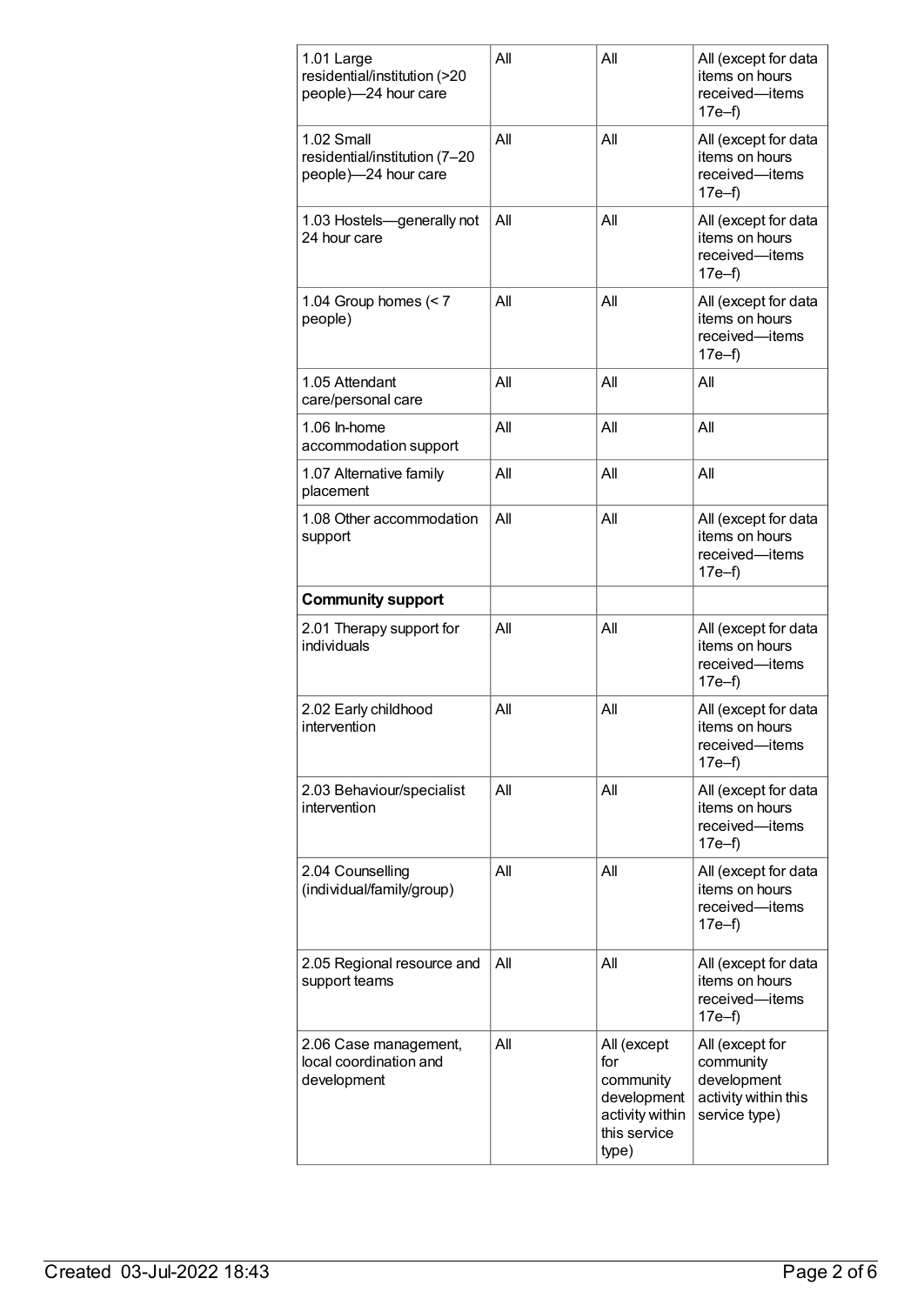| 2.07 Other community<br>support                                           | All | All (except<br>for<br>community<br>development<br>activity within<br>this service<br>type)                       | All (except for data<br>items on hours<br>received-items<br>$17e-f$        |
|---------------------------------------------------------------------------|-----|------------------------------------------------------------------------------------------------------------------|----------------------------------------------------------------------------|
| <b>Community access</b>                                                   |     |                                                                                                                  |                                                                            |
| 3.01 Learning and life skills<br>development                              | AII | All                                                                                                              | All                                                                        |
| 3.02 Recreation/holiday<br>programs                                       | AII | Linkage key<br>elements<br>only (items<br>$2a-2e$                                                                | Items 17a-17b<br>(service start date<br>and date service<br>last received) |
| 3.03Other community<br>access                                             | All | All                                                                                                              | All                                                                        |
| <b>Respite</b>                                                            |     |                                                                                                                  |                                                                            |
| 4.01 Own home respite                                                     | All | All                                                                                                              | All                                                                        |
| 4.02 Centre-based<br>respite/respite homes                                | All | All                                                                                                              | All                                                                        |
| 4.03 Host family<br>respite/peer support respite                          | All | All                                                                                                              | All                                                                        |
| 4.04 Flexible respite                                                     | All | All                                                                                                              | All                                                                        |
| 4.05 Other respite                                                        | All | All                                                                                                              | All                                                                        |
| <b>Employment</b>                                                         |     |                                                                                                                  |                                                                            |
| 5.01 Open employment                                                      | All | All (except<br>for carer $-$<br>primary<br>status,<br>residency<br>status, age<br>$group -$<br>items<br>12b,c,e) | All (except for data<br>items on hours<br>received-items<br>$17e-f$        |
| 5.02 Supported employment                                                 | All | All (except<br>for carer $-$<br>primary<br>status,<br>residency<br>status, age<br>$group -$<br>items<br>12b,c,e) | All (except for data<br>items on hours<br>received-items<br>$17e-f$        |
| <b>Advocacy, information</b><br>and alternative forms of<br>communication |     |                                                                                                                  |                                                                            |
| 6.01 Advocacy                                                             | All | None                                                                                                             | None                                                                       |
| 6.02 Information/referral                                                 | All | None                                                                                                             | None                                                                       |
| 6.03 Combined<br>information/advocacy                                     | All | None                                                                                                             | None                                                                       |
| 6.04 Mutual support/self-<br>help groups                                  | All | None                                                                                                             | None                                                                       |
| 6.05 Alternative formats of<br>communication                              | All | None                                                                                                             | None                                                                       |
| Other support                                                             |     |                                                                                                                  |                                                                            |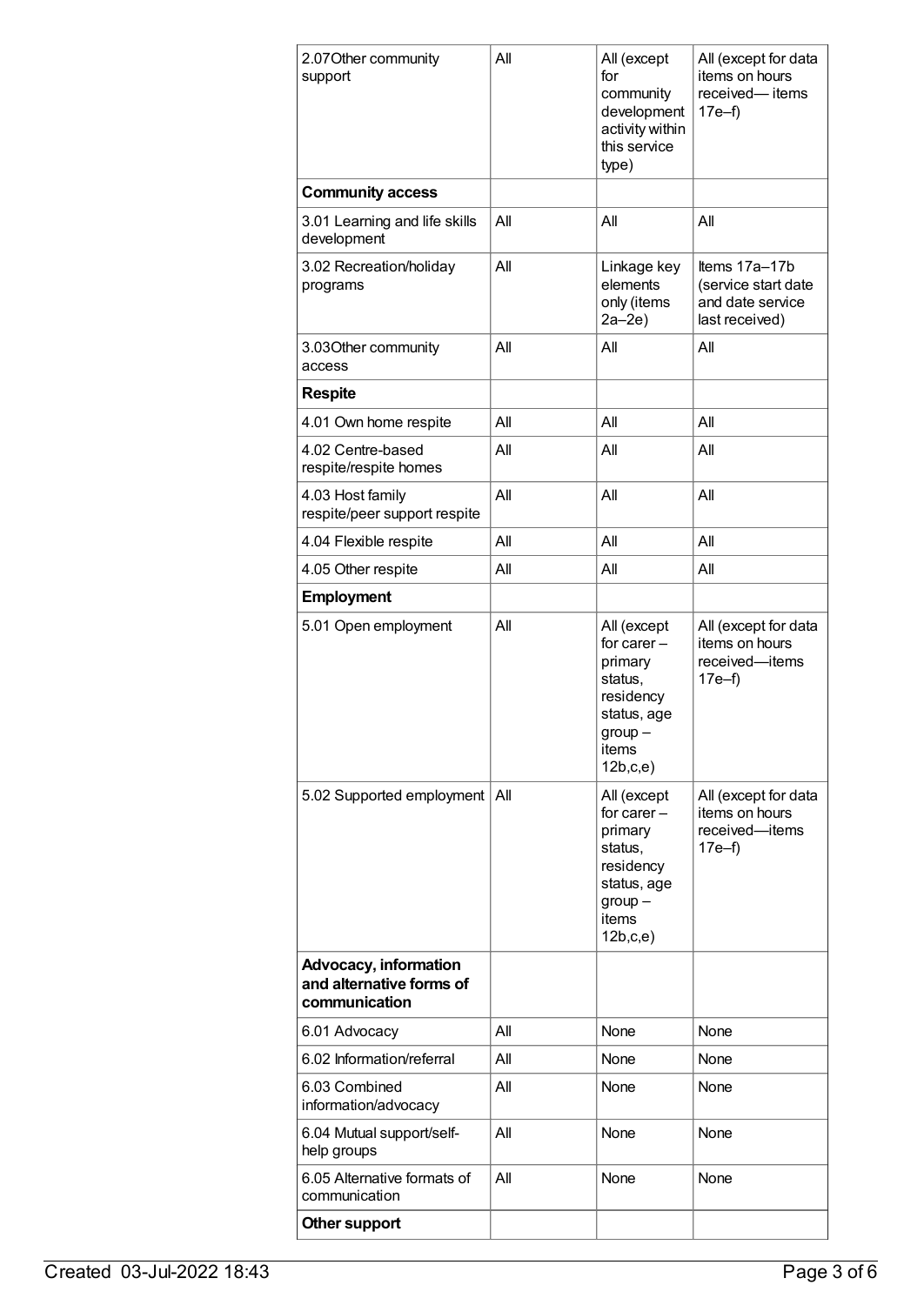| 7.01 Research and<br>evaluation  | All (except<br>number of<br>service users<br>$-$ item 7) | None | None        |
|----------------------------------|----------------------------------------------------------|------|-------------|
| 7.02 Training and<br>development | All (except<br>number of<br>service users<br>$-$ item 7) | None | None        |
| 7.03 Peak bodies                 | All (except<br>number of<br>service users<br>$-$ item 7) | None | <b>None</b> |
| 7.04 Other support services      | All (except<br>number of<br>service users<br>$-$ item 7) | None | None        |

The data collection is based around the concept of a 'service type outlet', each of which provides only one service type from a discrete location. A funded agency may be funded to provide one or more service types through one or more service type outlets. For example, an agency may be provided under the NDA to provide residential accommodation and respite services from one location or funded to provide group homes in three separate locations. A separate service type outlet form is completed for each service type the agency is funded to provide. If a service user receives more than one service type in the reporting period, a separate service user form is completed for each service type received.

#### **Statistical units:**

#### [Service](file:///content/502689) users, [service](file:///content/501973) type outlets, [agencies](file:///content/386548).

Data are collected, usually by agencies, for each service type outlet they operate. These data are turned into estimated counts of service users by using a statistical linkage key.

#### **Reporting period:**

For the DS NMDS, the reporting period is the financial year e.g. 1 July 2012 to 30 June 2013.

NDA-funded agencies are asked to record key information about service users on an ongoing basis, so that they can transmit the required information to their jurisdiction. Most jurisdictions require information to be transmitted at the end of each financial year quarter. Some only require information to be transmitted at the end of a financial year. At the end of the financial year, each jurisdiction is required to provide collated data to the AIHW.

#### **Reference week:**

For most jurisdictions, the annual reference week is the 7-day week preceding the end of the financial year (i.e. 24 June to 30 June).

For Victoria, the annual reference week is the 7-day week preceding the end of May (i.e. 25 May to 31 May).

For Western Australia, the annual reference week is the 7-day week beginning 21 May (i.e. 21 May to 27 May).

#### **Privacy:**

DS NMDS collections conducted in each jurisdiction must comply with Commonwealth privacy legislation, relevant state and territory privacy legislation, and established privacy and data principles.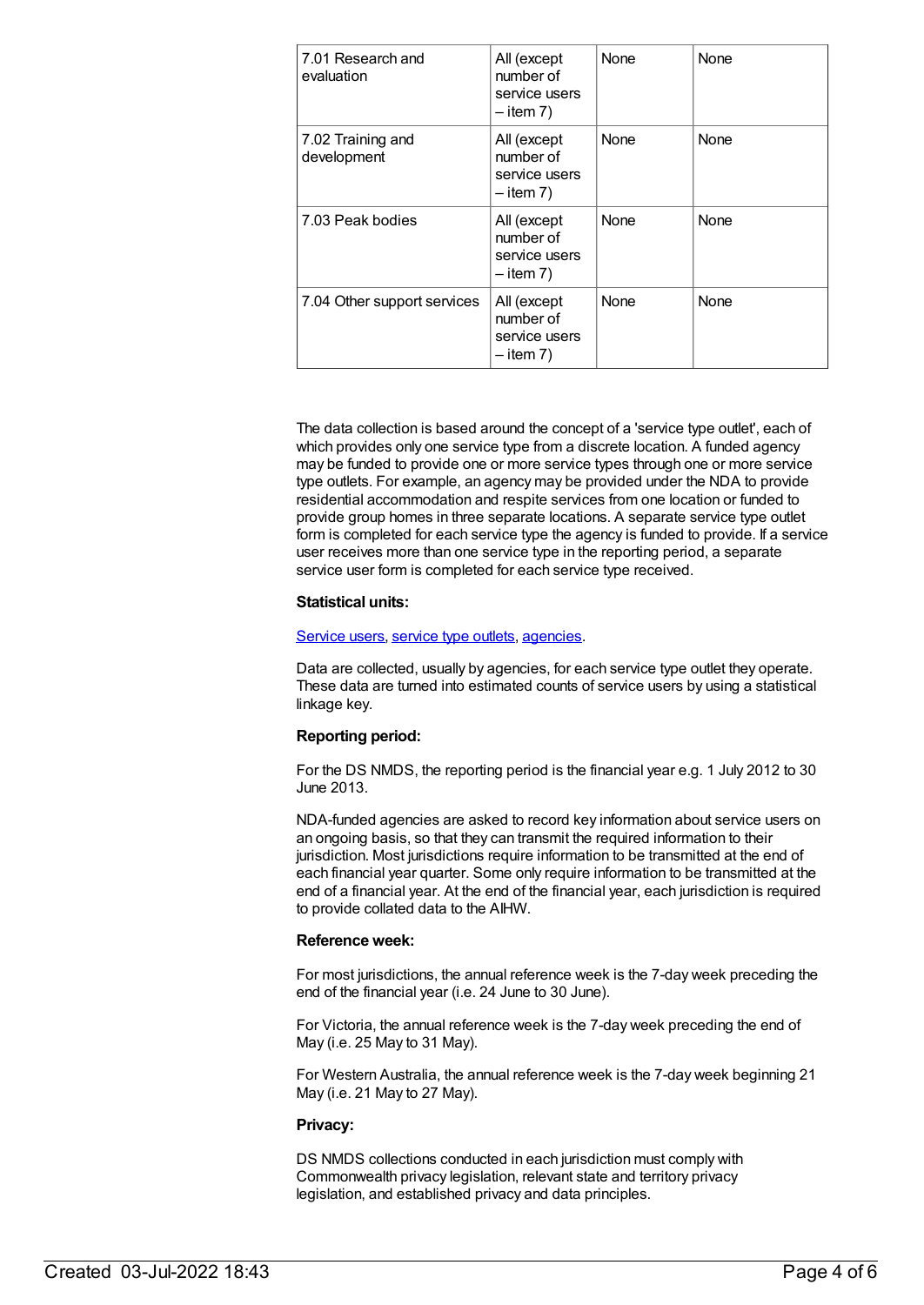### **Collection and usage attributes**

**Implementation start date:** 01/07/2012 **Implementation end date:** 30/06/2014

## **Source and reference attributes**

| <b>Submitting organisation:</b> | National Disability Data Network (NDDN)                                     |
|---------------------------------|-----------------------------------------------------------------------------|
| Steward:                        | <b>Disability Policy and Research Working Group (DPRWG)</b>                 |
| Origin:                         | Disability Services National Minimum Data Set (DS NMDS): data guide 2012-13 |

### **Relational attributes**

| Related metadata | Supersedes Disability Services NMDS 2011-12             |
|------------------|---------------------------------------------------------|
| references:      | • Community Services (retired), Superseded 13/03/2013   |
|                  | Has been superseded by Disability Services NMDS 2014-15 |

- [Community](https://meteor.aihw.gov.au/RegistrationAuthority/1) Services (retired), Incomplete 23/04/2014
- [Disability](https://meteor.aihw.gov.au/RegistrationAuthority/16), Superseded 29/02/2016

# **Metadata items in this Data Set Specification** Show more detail

| Seq<br>No. | Metadata item                                                                       | <b>Obligation Max</b> | <b>occurs</b>           |
|------------|-------------------------------------------------------------------------------------|-----------------------|-------------------------|
| -          | Activity and participation need for assistance cluster                              | Mandatory             | 1                       |
|            | <b>Agency sector cluster</b>                                                        | Mandatory             | $\overline{1}$          |
|            | <b>Funding jurisdiction cluster</b>                                                 | Mandatory             | 1                       |
|            | Statistical linkage key 581 cluster                                                 | Mandatory             | 1                       |
|            | Address-Australian postcode, Australian postcode code (Postcode datafile)<br>{NNNN} | Mandatory 2           |                         |
|            | Client-amount of assistance, total hours NNN                                        | Mandatory 2           |                         |
|            | Informal carer-age range, NDA code N                                                | Conditional 1         |                         |
|            | Informal carer-co-residency status, code N                                          | Conditional 1         |                         |
|            | Informal carer-primary status, code N                                               | Conditional 1         |                         |
|            | Informal carer-relationship to care recipient, code NIN1                            | Conditional 1         |                         |
|            | Parent/guardian-receipt of Carer Allowance (Child) indicator, code N                | Mandatory             | $\overline{\mathbf{1}}$ |
|            | Person-communication method, code N                                                 | Mandatory             | $\mathbf 1$             |
|            | Person-country of birth, code (SACC 2011) NNNN                                      | Mandatory             | 1                       |
|            | Person-effective communication indicator, code N                                    | Mandatory             | $\mathbf 1$             |
|            | Person-funding indicator, code N                                                    | Mandatory             | 1                       |
|            | Person-Indigenous status, code N                                                    | Mandatory             | 1                       |
|            | Person-informal carer existence indicator, code N                                   | Mandatory             | $\mathbf 1$             |
|            | Person-interpreter service required, yes/no code N                                  | Mandatory             | $\mathbf 1$             |
|            | Person-labour force status, code N                                                  | Mandatory             | 1                       |
|            | Person-living arrangement, code N                                                   | Mandatory             | 1                       |
|            |                                                                                     |                       |                         |